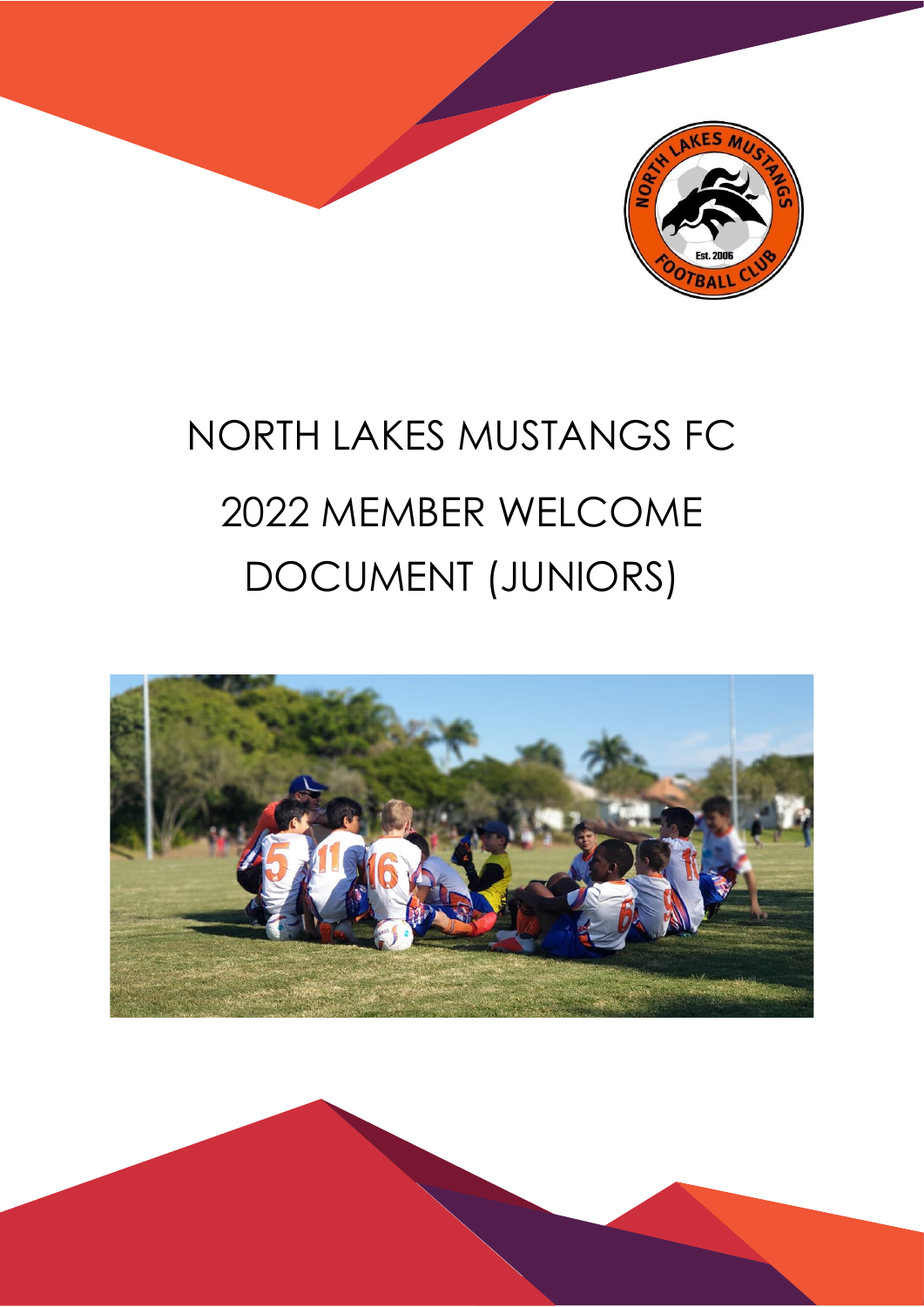#### **INTRODUCTION**

North Lakes Mustangs Football Club (NLMFC) is a community run club, placing a strong focus on fun, good sportsmanship and player development. The club was originally formed in 2006 and competed in the QCSA competition. In its inaugural season, the club fielded 10 junior teams, ranging from Under 7 to Under 14. In November 2018, the club federated with Football Brisbane raising its profile within the local area and proving that the club is league ready. In 2021, the NLMFC fielded 50 teams across all age groups.

The club is run entirely by volunteers from the President through to coaches, managers, equipment coordinators and more. We recognise the importance of supporting one another and building a club that is safe, fun and like a second home for our players and families. This also translates into an affordable option for families, as we believe that children shouldn't miss out on playing sport due to excessive registration fees. This affordability goal is achieved through a number of sponsorship agreements and through the support of our local Council.

This *'Member Welcome Document'* is designed to equip our families with all the information they need to maximise their experience with the club throughout the season. Good communication is essential in that regard, and this document forms part of that directive.

We hope that you and your player/s enjoy the upcoming season, and look forward to seeing all of them in action in the near future.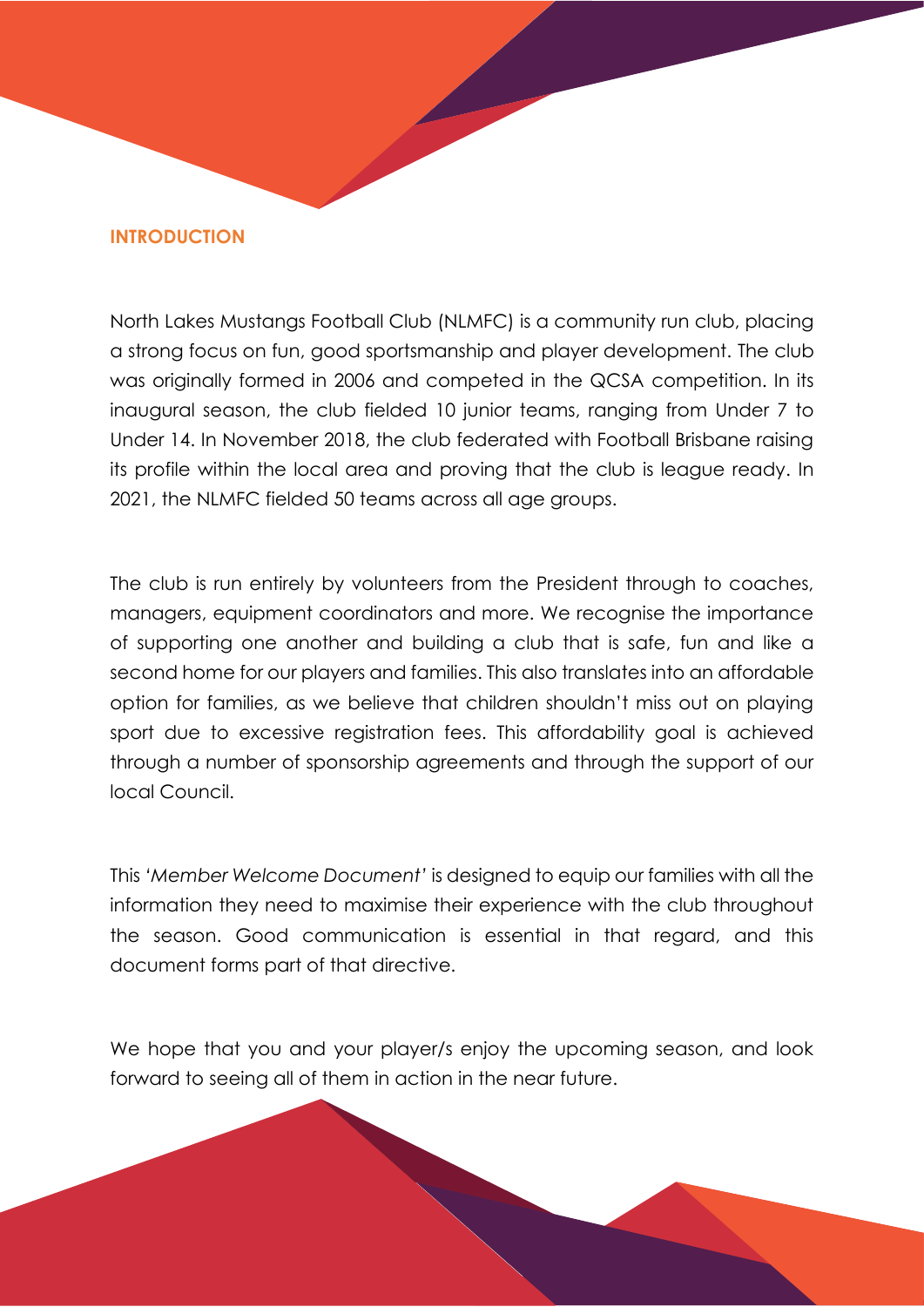#### **CLUB VALUES**

Establishing, maintaining and exhibiting core values is essential to any club or professional organisation, and the NLMFC is no different. It's our DNA, our ethos and it's 'how we roll'.

Values are critically important aspects to promote both on and off the field, and for the Mustangs, these are known as the **HEART** values and include the following:

| <b>Humility</b>                   | i.e. modesty, being humble, celebrating<br>the positives without being disrespectful)                   |
|-----------------------------------|---------------------------------------------------------------------------------------------------------|
| <b>Effort &amp; Encouragement</b> | (i.e. putting in our best effort each time,<br>encouraging our team mates instead of<br>being critical) |
| <b>Allilude</b>                   | (i.e. playing and training with a positive<br>and determined attitude)                                  |
| Respectfulness                    | (i.e. being respectful to our team mates,<br>the opposition, our coaches, our families<br>and our club) |
| <b>T</b> eamwork                  | (i.e. solidarity, cooperation, mateship,<br>focus on the group as opposed to the<br>individual)         |

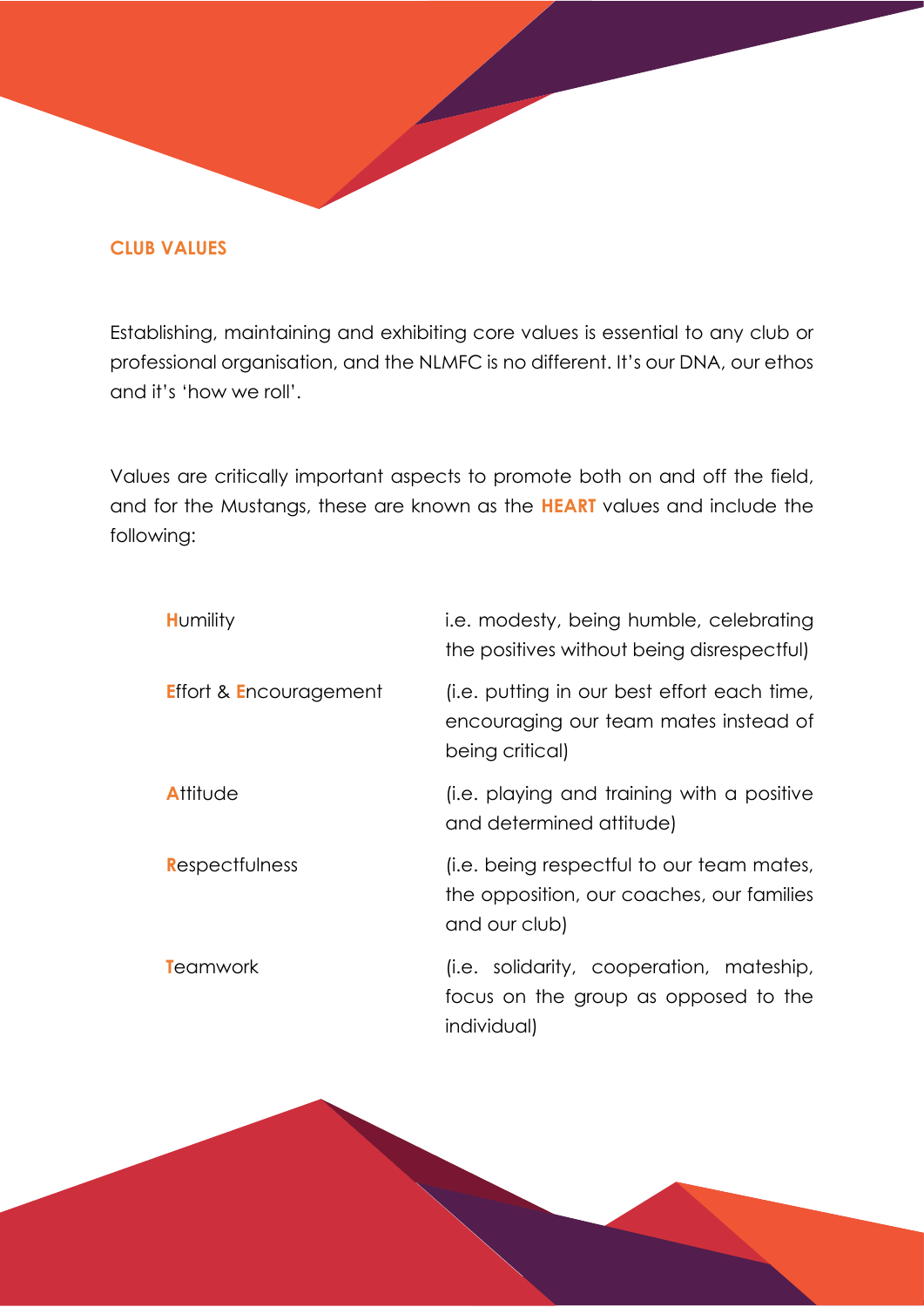#### **COMMUNICATION PLATFORMS**

The NLMFC uses a number of communication platforms to ensure information is passed on to its members. These include the following:

## **FACEBOOK**

Our primary methodology for general communication is via Facebook. It is a great platform for the club to easily communicate to its active members and families, those that are affiliated with the club, our sponsors, external community groups, as well as Federal, State and Local Members.

Our Facebook page is called **'North Lakes Mustangs FC'**



Please **like** and **follow** us on Facebook to see all the information that gets posted on this platform. Doing this will enable you to receive notifications when info is released.

There will also be a **Closed Facebook Team page** dedicated to each and every team. That way, all family members within the team can communicate freely with each other, whether it be sharing team photos, or asking questions. This will also be the main communication tool that your coaches and managers will use to disseminate training and/or game info to everyone. For those not overly familiar to Facebook, a 'Closed' page is only visible to its members, so it is a private group.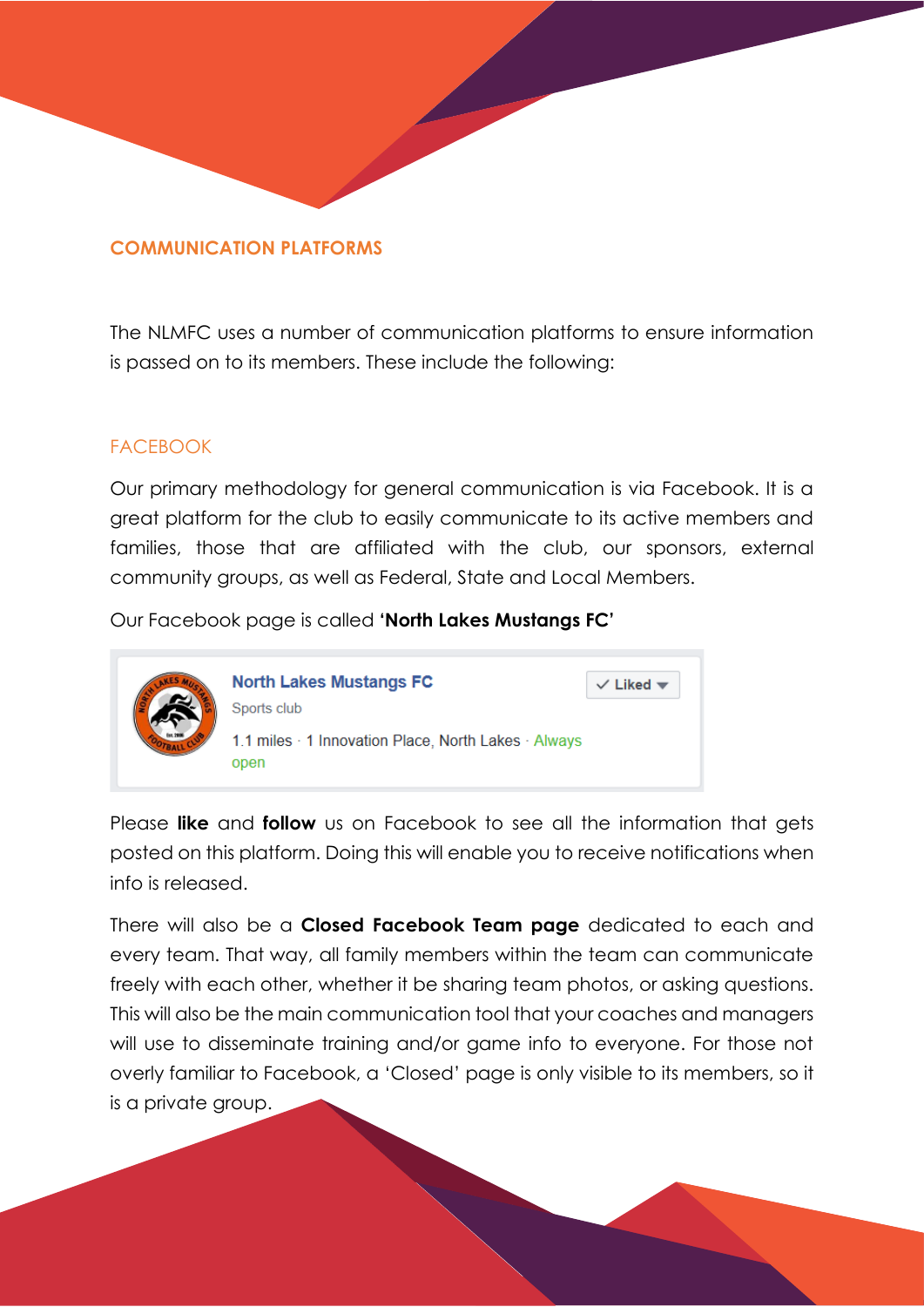It's also not uncommon for a Committee member (or the Club Facebook account) to be part of the group to help with answering any questions along the way as a general support option. The club will also forward posts to team pages from time to time.

Once your player/s is assigned to a team, a Facebook team page will be created and a family member directed there accordingly. If you are having difficulty in locating this page, please advise us via [enquiries@northlakesmustangs.com.au](mailto:enquiries@northlakesmustangs.com.au) so that we can help you get in touch with the team on that platform.

We understand that some people do not currently have Facebook accounts. We do, however, encourage you to set up one, as this will greatly assist with team communication – i.e. the coach/manager only needs to send information out once. Even if it is only a skeleton account, and personal details are kept to a minimum, you will still be able to get notifications, whether it be via the Facebook page or the associated Messenger app.

# EMAIL

The club will use email in a number of instances, such as:

- pre-season communications
- formal notifications
- answering general enquiries
- issuance of invoices
- details of up upcoming age group trials

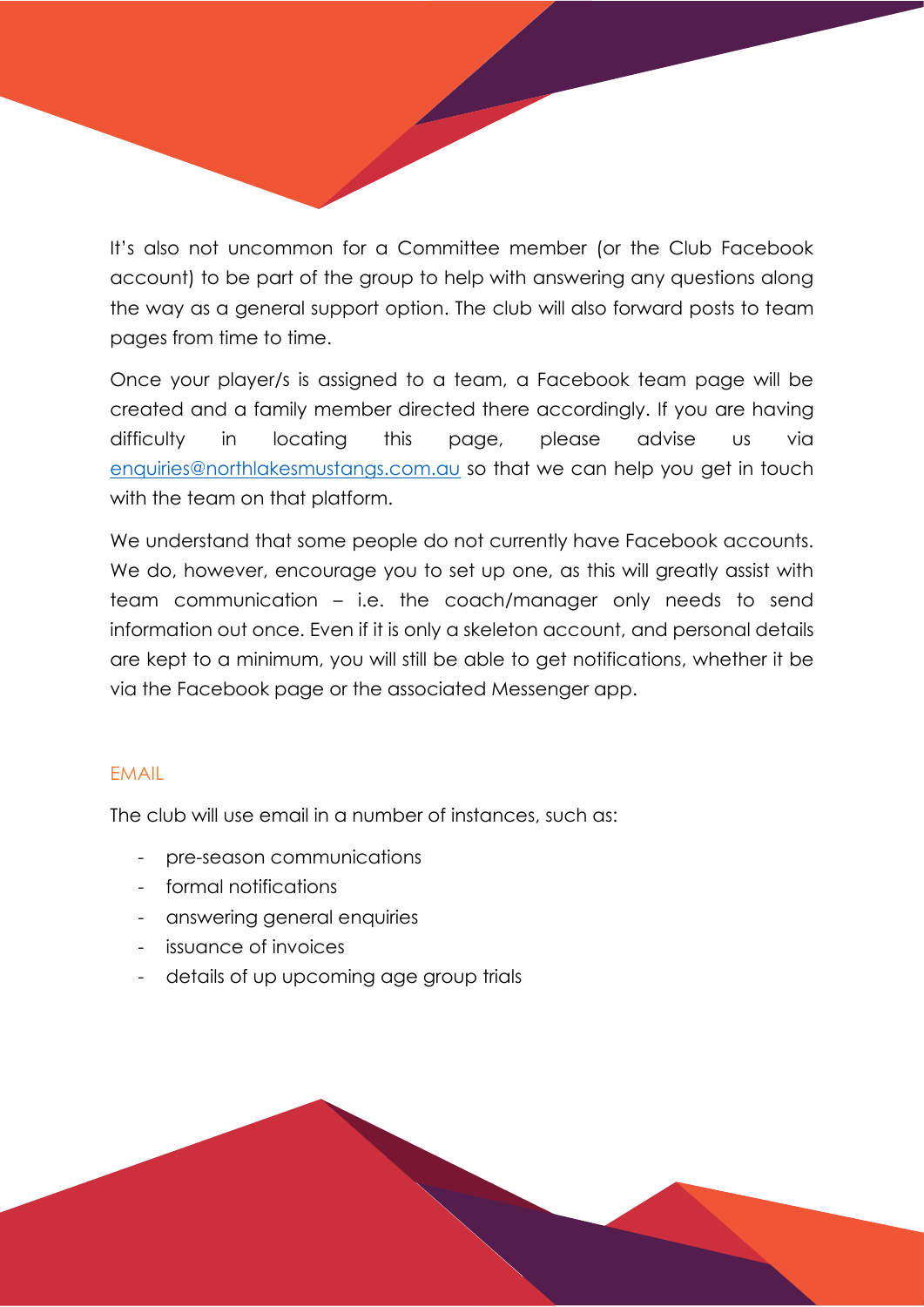As such, it is important to ensure we have your latest contact email address. Should your email address change at anytime, this should be updated in your 'PlayFootball' account, and also a note sent to [enquiries@northlakesmustangs.com.au.](mailto:enquiries@northlakesmustangs.com.au) Please note that this is the main enquiry email address, which is regularly accessed by Committee members. Please send all general email correspondence to this address.

Emails can be problematic at times, depending on your security system settings. We have found that our group emails will sometimes be assigned to Junk or Spam folders and people therefore do not see them. This is another reason why contact via Facebook is the preferred method of communication.

As such, please check junk folders from time to time in case of any missed correspondence.

# GameDay App

This App is a valuable resource for all families, as it includes all **Season Fixtures** for the year once they are locked-in by Football Brisbane. This provides up to date fixture information, including locations, opposition teams, fields, maps, times and dates. At the start of the season, there may only be a handful of games listed to start with, however, the full season will be uploaded in the fulness of time.



Please go to your App Store/Play Store, search for, and install the GameDay App for ease of reference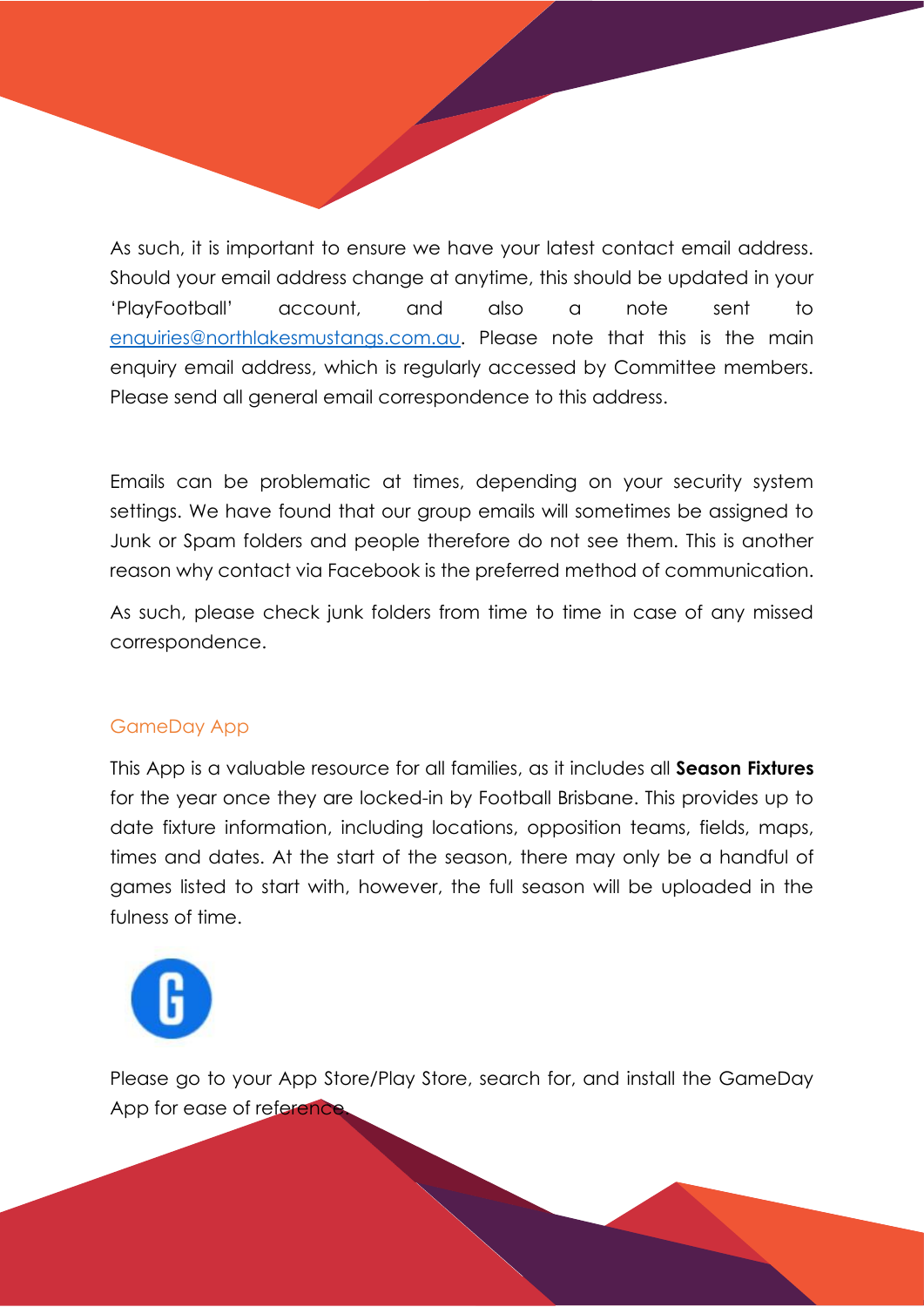Once you have downloaded the App, you can search for a team by selecting the 'Teams' option at the bottom of the page, then select the 'Search' icon (magnifying glass at the top right of the page, enter 'North Lakes Mustangs' into the text box, then scroll down the page until you find your team.

|                              |                                                                                                               | Search | $\equiv$ Refine |
|------------------------------|---------------------------------------------------------------------------------------------------------------|--------|-----------------|
|                              | North lakes mustangs                                                                                          |        |                 |
| <b>Teams</b>                 | Comps                                                                                                         | Clubs  | Leagues         |
| <b>21 ACTIVE TEAMS FOUND</b> |                                                                                                               |        |                 |
|                              | North Lakes Mustangs U13 Div 1 Nth<br>Under 13 Division 1 North<br>North Lakes Mustangs Football Clu          |        |                 |
|                              | <b>North Lakes Mustangs Capital 3</b><br>Vilic Law Capital League 3<br>North Lakes Mustangs Football Clu      |        |                 |
|                              | North Lakes Mustangs U13 Div 3 Nth<br>Under 13 Division 3 North<br>North Lakes Mustangs Football Clu          |        |                 |
|                              | <b>North Lakes Mustangs U13 Div 1 Girls</b><br>Under 13 Division 1 Girls<br>North Lakes Mustangs Football Clu |        |                 |
|                              | North Lakes Mustangs U14 Div 3 Nth<br>Under 14 Division 3 North                                               |        |                 |
|                              |                                                                                                               |        |                 |
|                              |                                                                                                               |        |                 |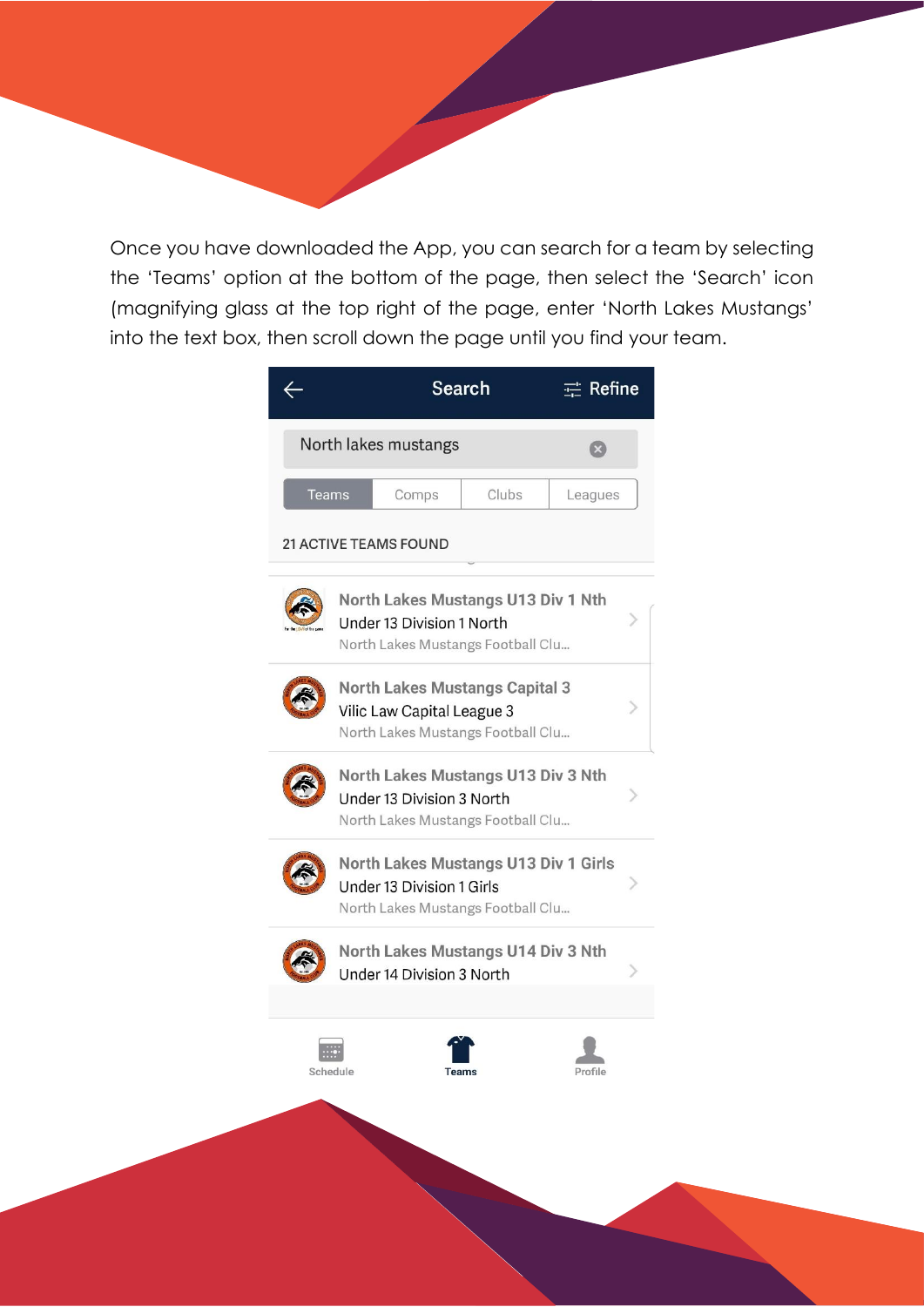Select your team, then select 'Follow' in the blue box. This will make that particular team one of your favourites for quick future reference.

| $\overline{\phantom{0}}$ |                                                     |                                |  |
|--------------------------|-----------------------------------------------------|--------------------------------|--|
|                          | Under 16 Division 4 >                               | North Lakes Mustangs U16 Div 4 |  |
|                          | <b>FOLLOW</b>                                       |                                |  |
| <b>NEXT MATCH</b>        |                                                     |                                |  |
| Under 16 Division 4      | Thu 31 Dec - 12:00am                                |                                |  |
|                          | Caboolture SFC U16 Div 4                            |                                |  |
|                          | North Lakes Mustangs U16 Div 4                      |                                |  |
|                          | Moreton Bay Central Sports Complex 2                |                                |  |
| $\frac{1}{2}$            | $\begin{array}{c}\n\text{7ikTok} \\ 4.5\end{array}$ | <b>DOWNLOAD</b>                |  |
| Season Schedule          |                                                     |                                |  |
| Ladder                   |                                                     |                                |  |
| Schedule                 |                                                     |                                |  |

#### **Website**

The gameday website can also be accessed for season fixtures. All of the age groups will eventually be uploaded to this website once fixtures have been confirmed.

Competitions at FQ - Football Brisbane - [GameDay \(mygameday.app\)](https://websites.mygameday.app/assoc_page.cgi?c=1-9386-0-0-0&a=COMPS)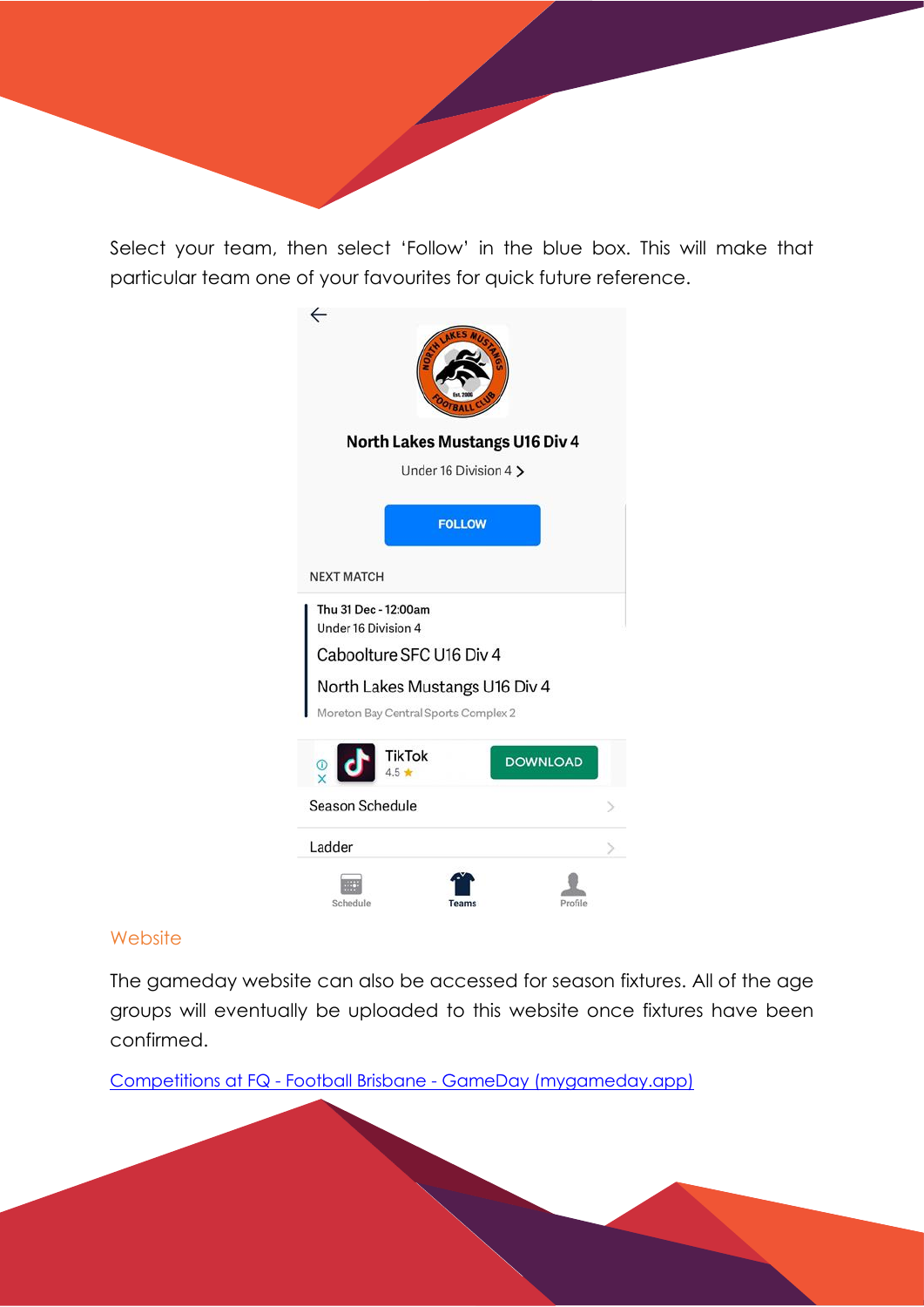#### **Game Day & Training Day Expectations**

To help ensure all fixtures and training sessions during the season are conducted with the most benefit to the players, the Club has a number of expectations that families and players are to adhere to. These include the following:

## Punctuality:

Players must be in attendance for all training sessions and fixtures, unless otherwise notified to the Coach/Manager. This includes prior notification if the player is unwell, or away for various reasons. Early communication to the Coach/Manager will help with pre-planning for games and training sessions.

For **Training**, the Coaches should be in attendance approximately **10-15mins prior** to training start time, and the players approximately **5mins prior** to training start time.

For **Games**, Players and Coaches are to arrive at least **30mins** prior to kick-off for the Under 6, Under 7, Under 8 and Under 9 age groups. For Under 9 age groups and up, players are to arrive at least **45mins** prior to kick-off.

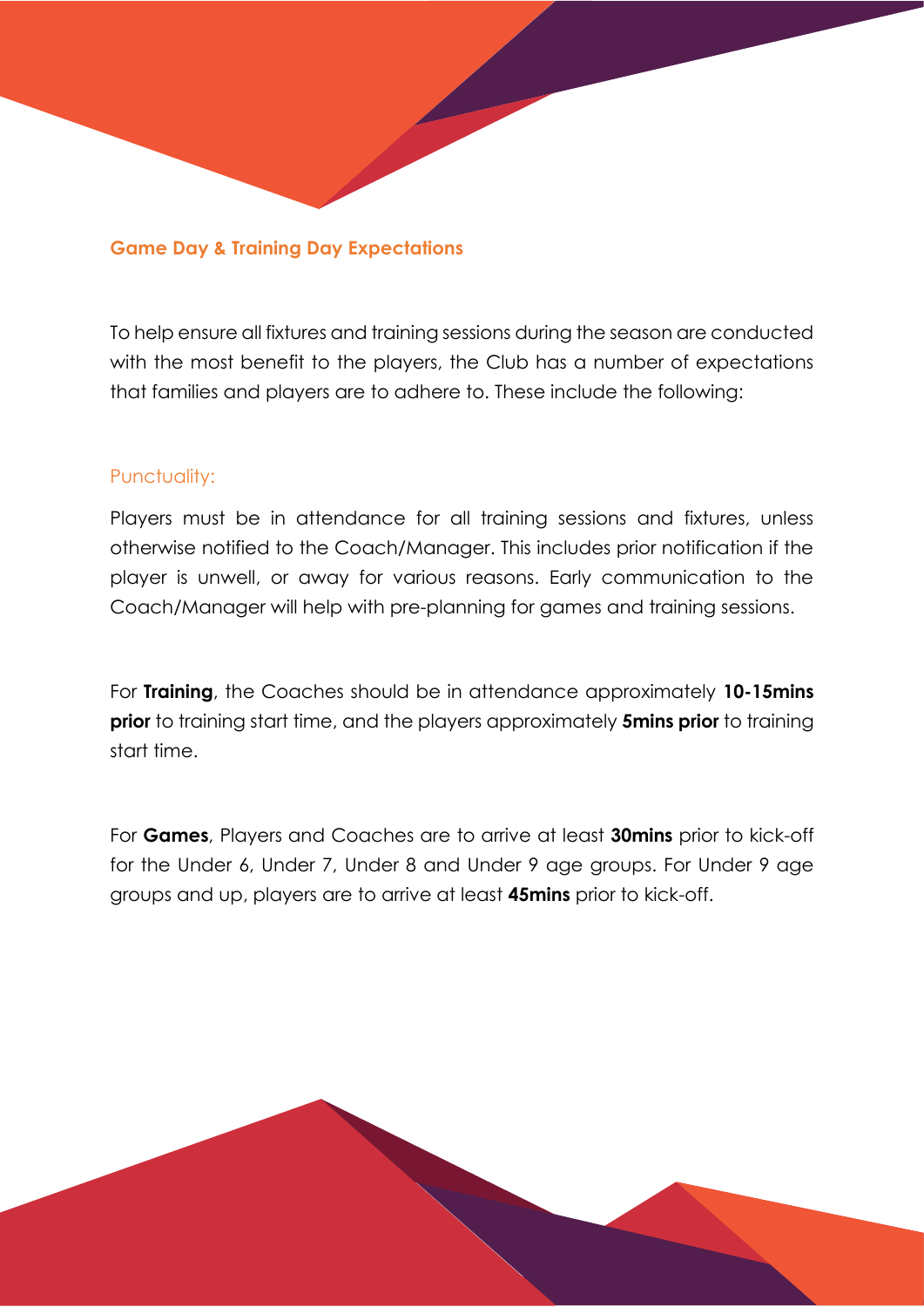## Game Day Conduct:

Players and family members alike should at all times be respectful to Coaches, referees, other game day officials, and the opposition. Their conduct should always be in accordance with the HEART values as listed earlier in this document.

Acknowledge the important role played by your player's coach and give them your full support, trusting he/she is there to do their best for the whole team.

# **There is to be no parental coaching from the sidelines during matches and training.**

The team and its entourage of attendees should always be cognisant that they are representing the Club on Game Day, whether they be at home, or away.

Please note that the use of bad language and the harassment of players, coaches and officials has no place at our football club. Disciplinary action may be undertaken should the need arise from any inappropriate behaviour.

## Matchday Attire:

All players are expected to attend matches in the NLMFC polo, shorts and orange socks (U12 – U18) or NLMFC training shirt, shorts and orange socks (U6- U11). Appropriate footwear will be worn at all times when arriving and leaving venue. Thongs, nor slides are considered appropriate footwear.

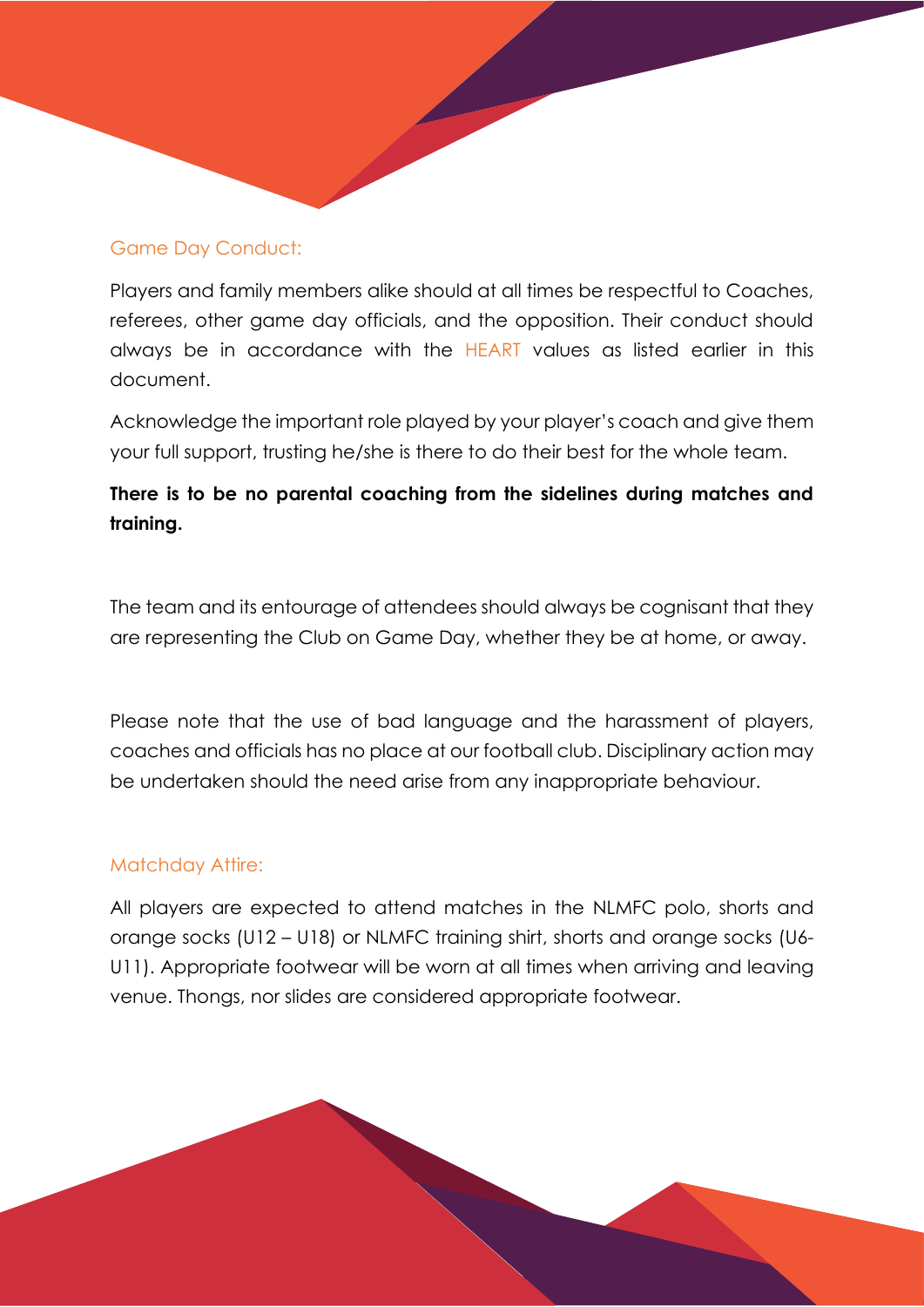## Matchday Hydration:

Each player must bring their own water/hydration with them. Coaching staff will encourage the players to drink water but ultimately players are responsible for their hydration.

# Matchday Standards:

At all times on match days NLMFC players and families must ensure that their actions and conduct is respectful to the opposition players, match officials, coaching staff & teammates. Our club must be represented with the highest standards possible. All players are to shake hands with their opponents at the completion of the match regardless of the result. As a club we learn to 'win or lose' gracefully.

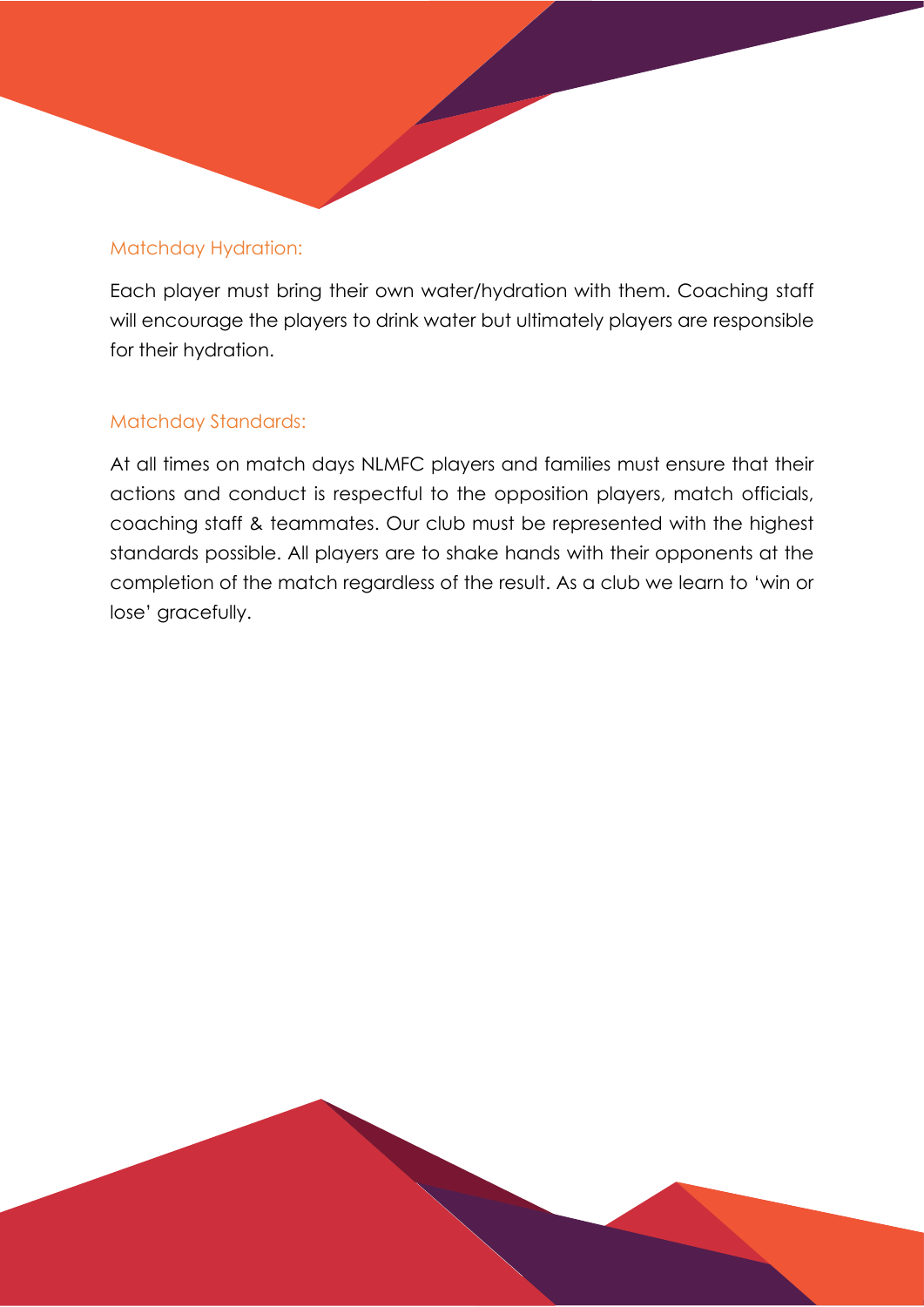## **Code of Conduct – Players**

- ALL players to play by the rules and always accept the match officials' decision.
- Display good sportsmanship at all times.
- Players are encouraged to have fun & express their skills on the field, so play with a smile on your face and do not be swayed by family, friends or other outside factors when on the pitch.
- Work unbelievably hard for yourself, the team and the club.
- Treat your opponents as you like to be treated. Do not bully or take advantage of another competitor on or off the field.
- Treat your teammates with respect they deserve. Always remember the team comes first.
- Players are to cooperate and show respect for your coach and club staff as without them there would be no team.
- Players remember that verbal abuse of officials, sledging of other players in a derogatory or racial manner, or bullying of teammates is unacceptable and has no place in our Club.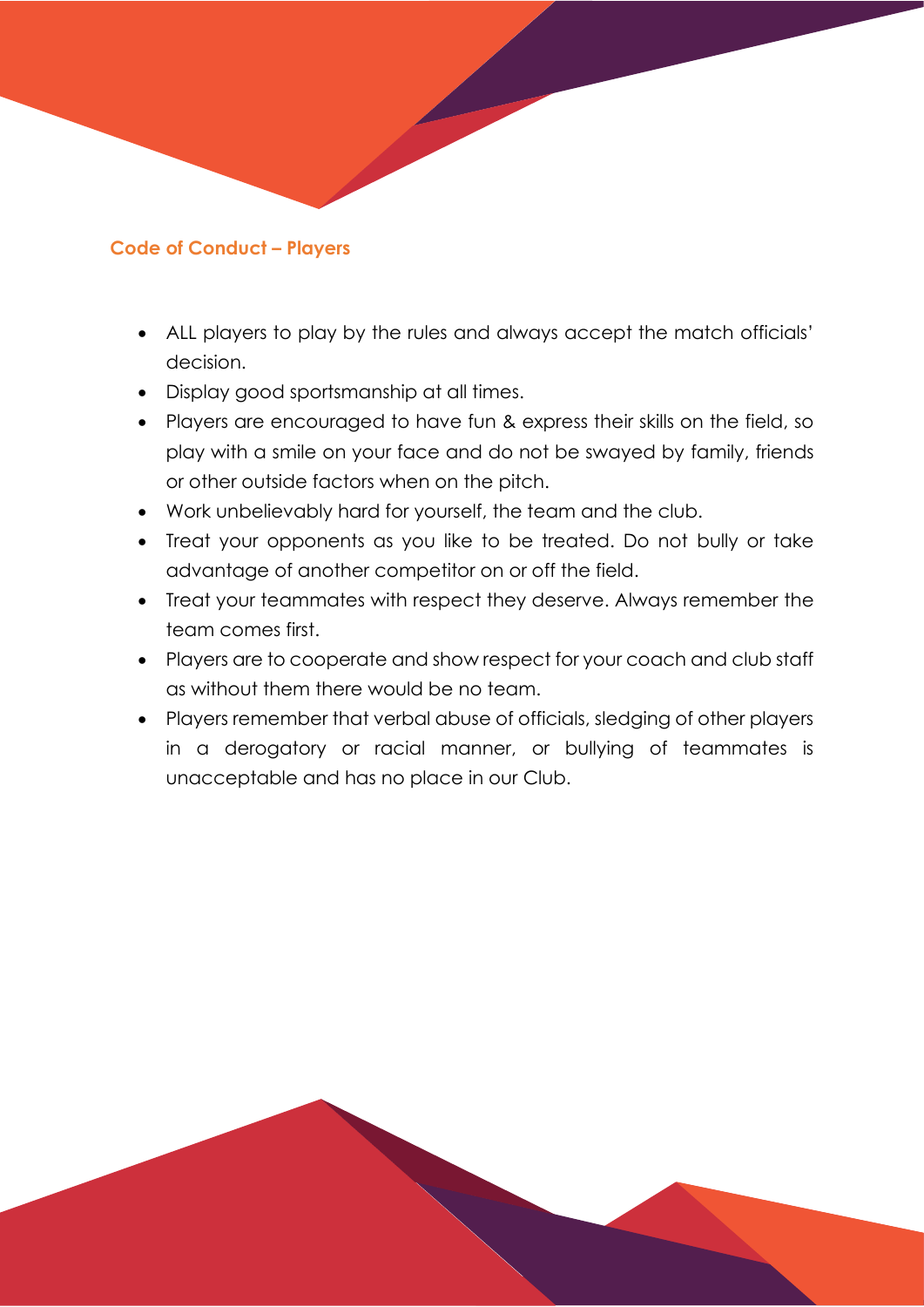## **General Fixture Information**

The fixtures and extent of travel for each team will vary between the age groups. Field sizes vary across the age groups as well, and are Included in **Annexure A.** General fixture information is provided below for each of the age groups.

## Under  $6 - 8$

Generally, the Under 6 – 8 age groups will play within the Moreton Bay region, with home and away fixtures generally split evenly. However, as there are a number of Mustangs teams that play in these age groups, a number of games will be played in North Lakes. Away games are very local, and will be held at venues including Caboolture, Redcliffe, Narangba and Petrie.

Home games for Under 6 and 7 teams will be played at **Kinsellas Park, Off Innovation Drive, North Lakes).**

Home games for Under 8 teams will be played on the **North Lakes State College Field No. 2 (also Off Innovation Place, North Lakes)**

Games will consist of **20min halves** and a 5min half time break in between.

#### Under 9 - 11

Generally, the Under 9 – 11 age groups will play within the Brisbane North catchment, with home and away fixtures split relatively evenly. Although, our Brisbane catchment teams may also play teams located in the inner Brisbane region.

Home games will be played on the **North Lakes State College Field No. 2**.

Games will consist of **20min halves** and a 5min half time break for Under 9's.

Games will consist of **25min halves** and a 5min half time break for Under 10/11's.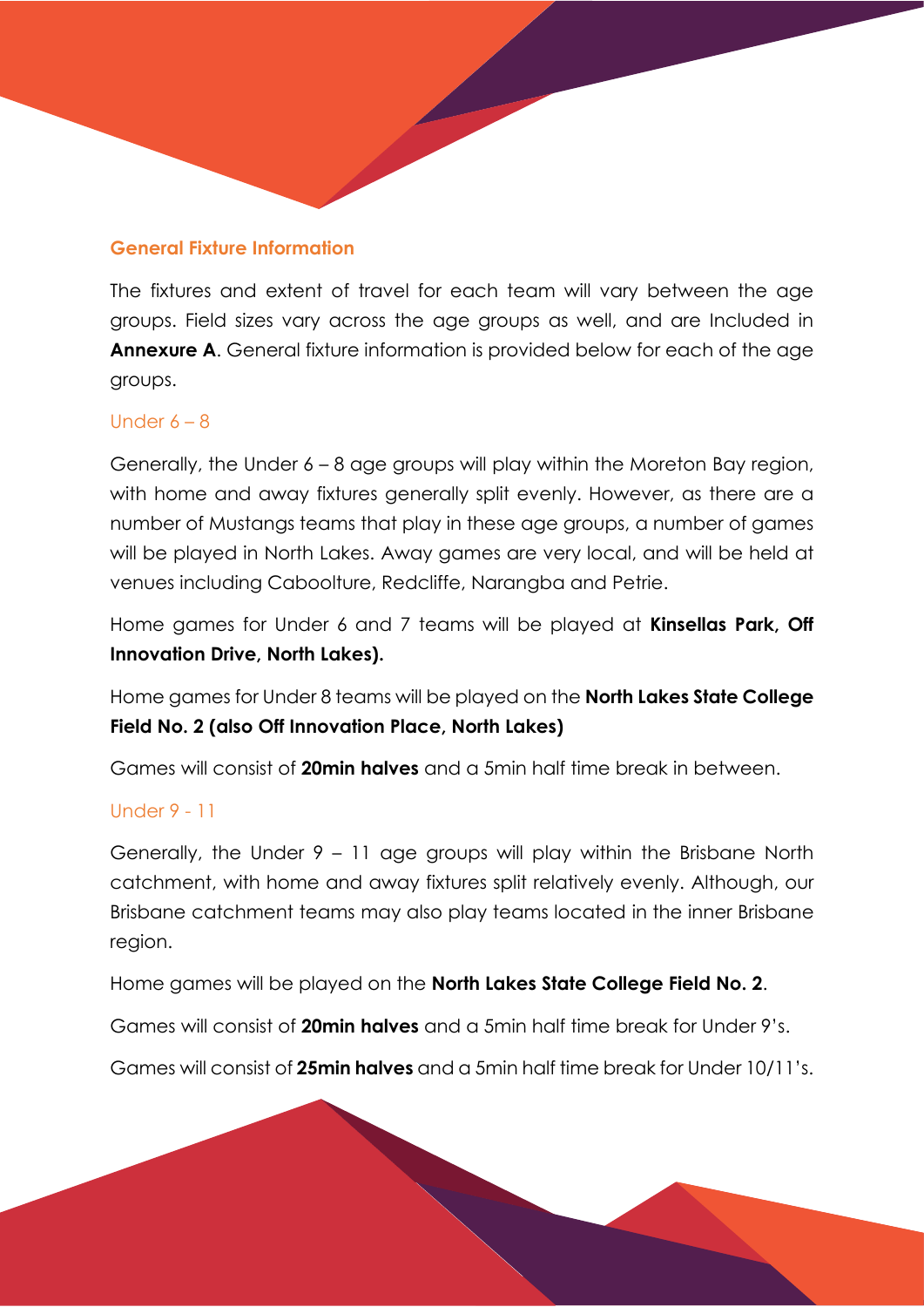The Under 9, 10 and 11 age groups are split into three (3) 'Divisions', being:

- Kangaroos (formerly known as Komodo Dragons). Players in this division are at an advanced level of development.
- Wallabies (formerly known as Goannas). Players in this division are at an intermediate level of development. The majority of players in these age groups will be in this division.
- Quokkas (formerly known as Geckos). Players in this division are those that are newer to the sport or social players.

We also have all girl teams in these age groups.

## Under 12

Generally, the Under 12 age group will play within the Brisbane North catchment, In 2022 10 team hubs will be established with home and away fixtures split evenly.

From 2022 onwards, the Under 12 age group will be treated as a transitional year before moving to the full-sized field in Under 13. The teams will also compete in the Kangaroos, Wallabies and Quokka divisions as per Under 9 to Under 11.

Home games will be played at **Kinsellas Park, Field No. 3**. (K3)

Games will consist of **25min halves** and a 5min half time break.

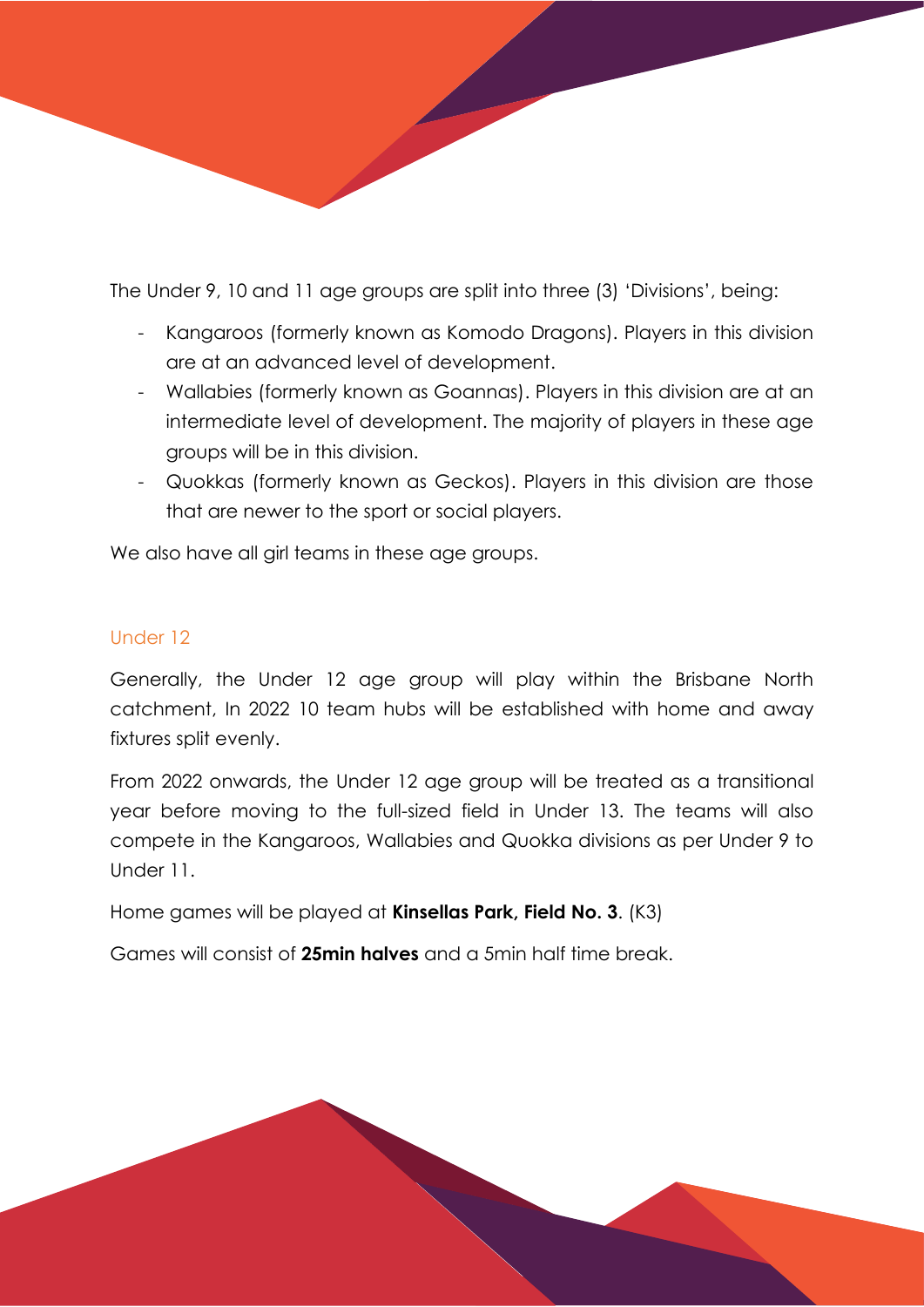## Under 13 & 14

Generally, the Under 13 and Under 14 age groups will play within the Brisbane North catchment, with home and away fixtures split relatively evenly. As these age groups are split into Divisions the location for away games will vary depending on the teams in their Division.

Home games will be played at **Kinsellas Park, Field No. 1 or 2, or North Lakes State College Field No. 2.** (NLSC 2)

Games will consist of **30min halves** and a 5min half time break for Under 13's.

Games will consist of **35min halves** and a 5min half time break for Under 14's

# Under 13 Grading

For the Under 13 age group, there will be a series of Grading games played prior to the first round. Outcomes of these games will determine which division the team will compete in for that season. Grading will comprise of 4 rounds in consecutive weekends.

Teams shall be created based on the results of the player assessments conducted at the start of the year. Grading games will be played by both boys and all-girl teams.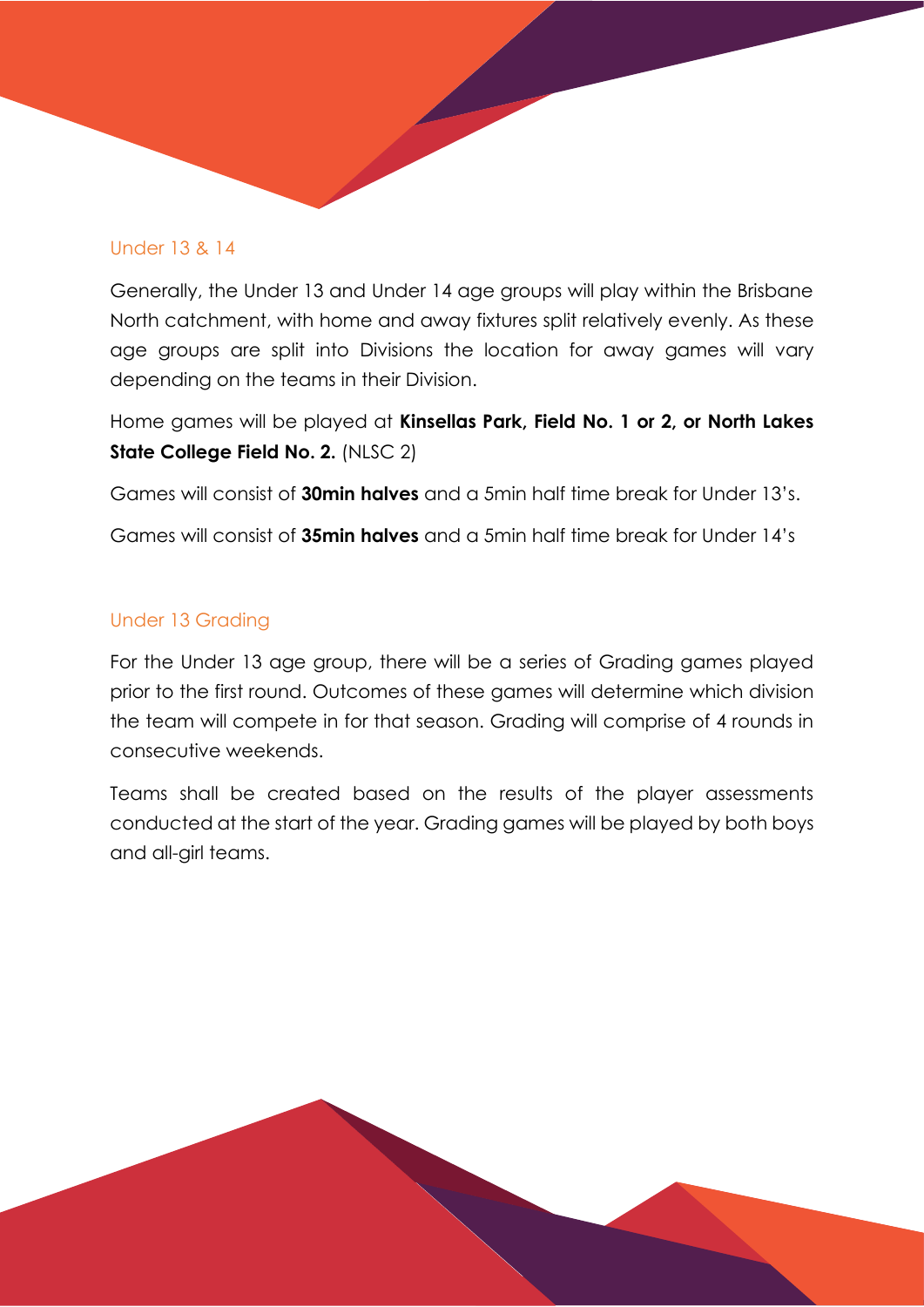## Under 15 & 16

Generally, the Under 15 and Under 16 age groups will play teams that are located on both the North side and South side of the City. As these age groups are split into Divisions the location for away games will vary depending on the teams in their Division. A standard home and away season will be established for each divisional hub.

Home games will be played at **Kinsellas Park, Field No. 1 or 2, or North Lakes State College Field No. 2.**

Under 15 - Games will consist of **40min halves** and a 10min half time break.

Under 16 - Games will consist of **45min halves** and a 10min half time break.

## Under 18

Generally, the Under 18's will play teams that are located on both the North side and South side of the City. As these age groups are split into Divisions the location for away games will vary depending on the teams in their Division. A standard home and away season will be established for each divisional hub.

Home games will be played at **Kinsellas Park, Field No. 1 or 2, or North Lakes State College Field No. 2.**

Games will consist of **45min halves** and a 10min half time break.

Games for the Under 18's may be on Friday night, Saturday afternoons, or Sunday afternoons subject to the divisional hub field availabilities.

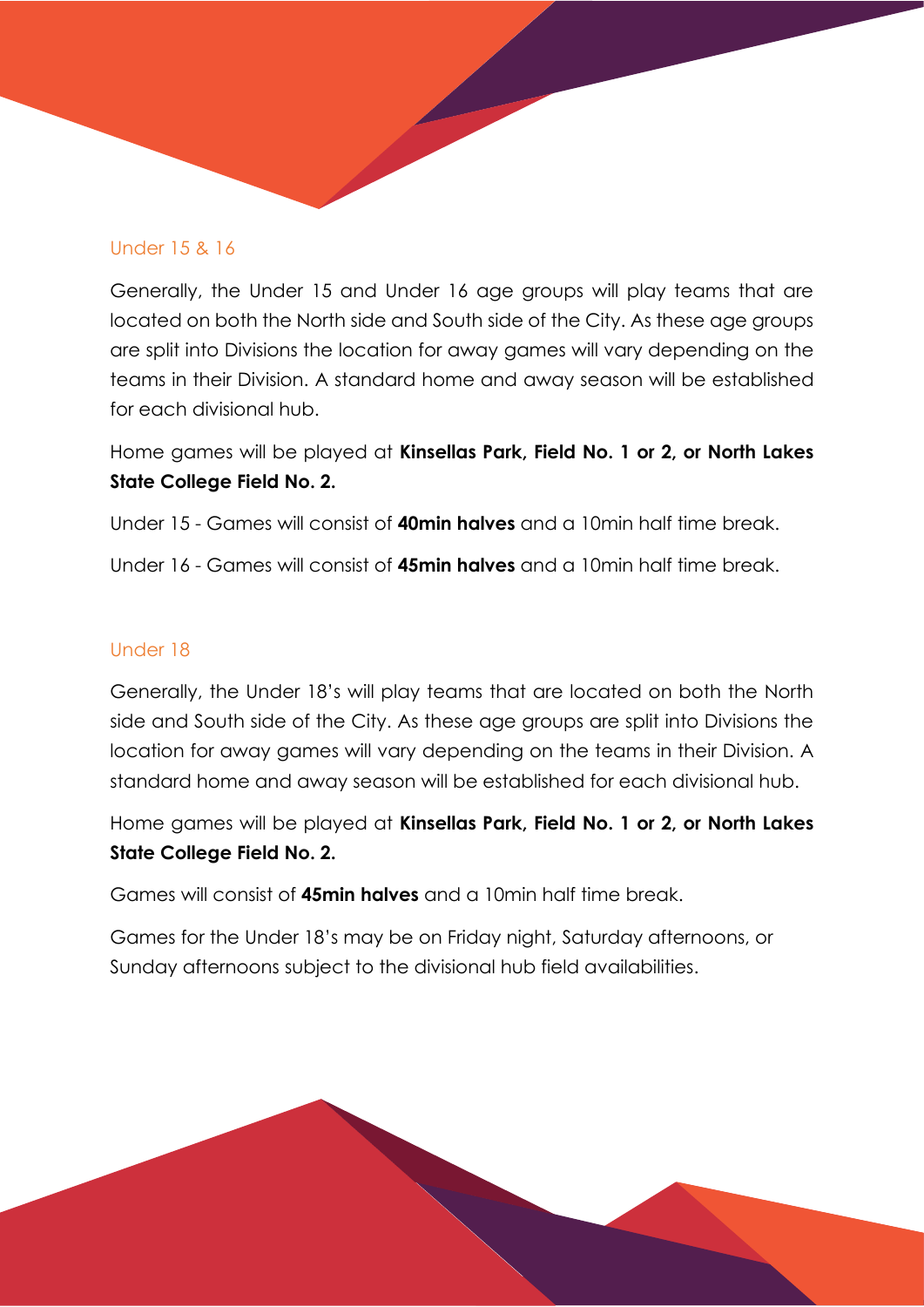## **General 2022 Season Information**

Generally, the season for our Junior players will extend for approximately 18-20 Rounds (subject to the age group).

Under 6 to Under 12 MiniRoos:

- Round 1 will be 24<sup>th</sup> April
- Final Round (18) 11<sup>th</sup> Sept
- No Finals series included (no competition ladders apply).

## Under 13 Divisional:

- Grading games will be conducted across 4 weekends in March (6th, 13th 20th 27th)
- Round 1 will be 24th April
- Grand Final played 11<sup>th</sup> Sept

## Under 14 – Under 18

- Round 1 will be 16<sup>th</sup> March
- Grand Final played 11<sup>th</sup> Sept

Fixtures are not usually played during the Easter/June-July/September school holiday breaks, although they may be played on the first Saturday of a holiday break as required to complete the season fixtures.

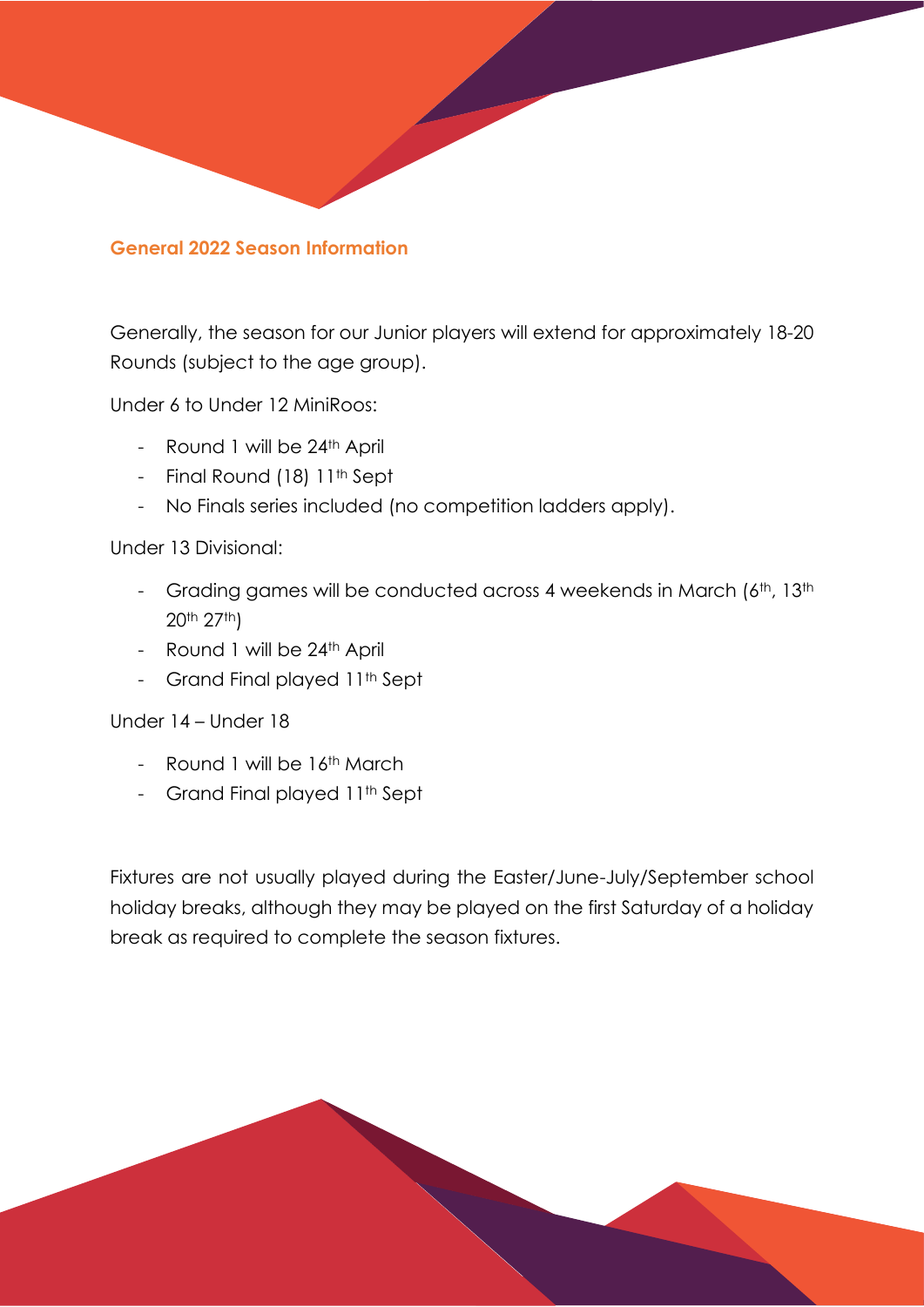#### **Coaches and Managers**

The vast majority of our Club's volunteers reside in each of our teams. Of all members, our Coaches and Managers have the most direct contact with players and their families during the season, and their dedication to the kids is greatly appreciated. Without people fulfilling these roles, there is no season for our kids.

#### Coaches

Coaches are appointed to each of our Junior teams ahead of the season. The sooner this occurs, the sooner the team can begin training. Given we are a community-based club, our Coaches are all volunteers. They are usually associated with a player within the team, or, they are a Senior player that is looking to do some coaching as well.

The roles that Coaches play will evolve and change from year to year. For example, an Under 7 coach will have a very different role to an Under 14 coach. On a high-level basis, the following initiatives will apply to each age group:

Under 6/7 - promote engagement on the ball and fun, both at training and fixtures. Basic skills such as dribbling and passing are introduced via different fun games that can be played.

Under 8/9 – as above, but also more focus on skills using both feet, basic structural play, using the ball to create space, using the keeper in play.

Under 10/11 – more advanced structural play, '360 degree football', looking for and finding space, playing with width, decision-making, playing backwards, keeper more involved in play.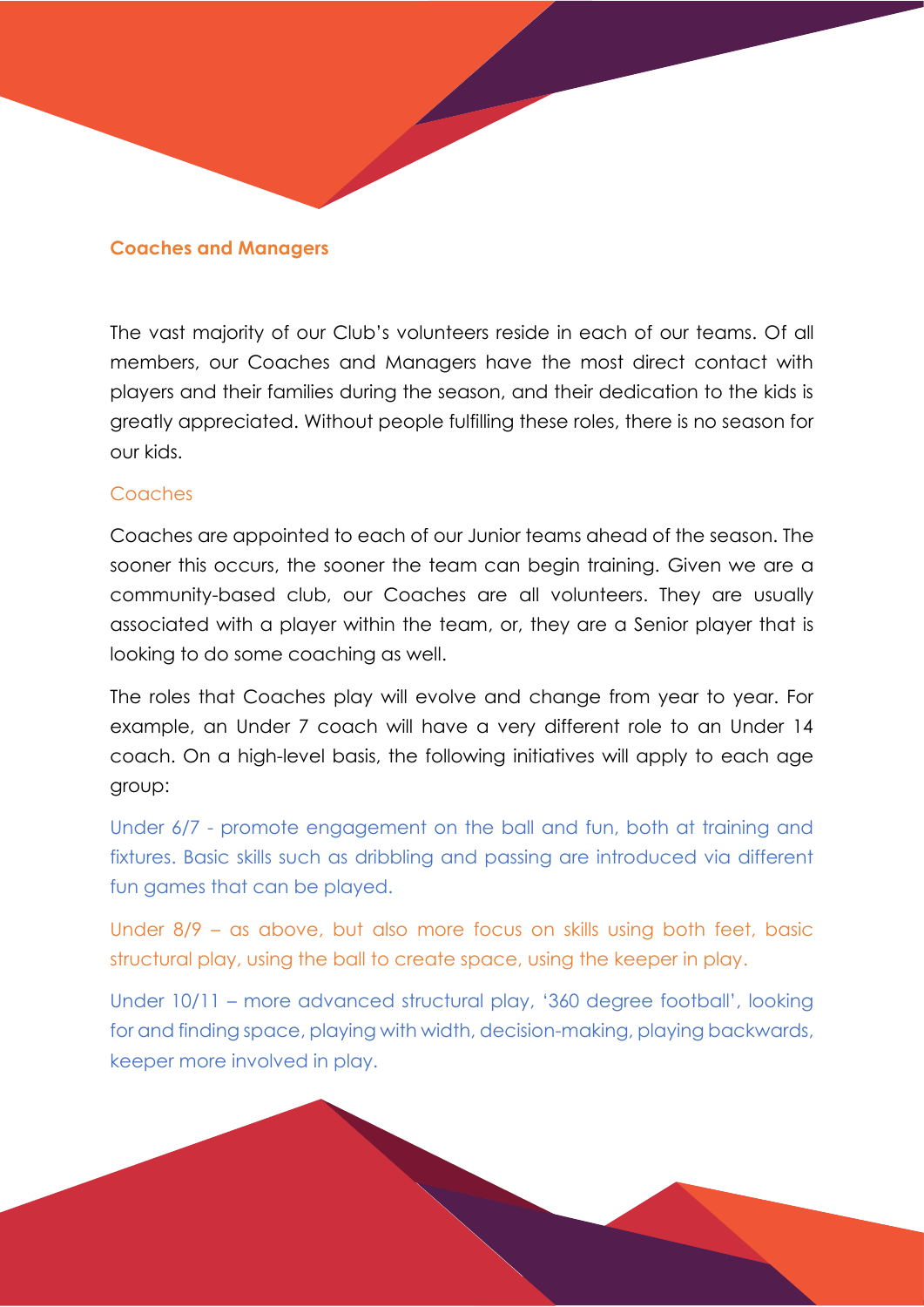Under 12 – as per 10/11, however, using more strategic thinking to outplay opponents. Keepers highly involved in play, exercising patience on the ball. More advanced decision-making – i.e. when to press, when to hold up play, knowing when to tackle. Players begin to specialise in specific positions.

Under 13+ - as the players develop and get older, the plays become more advanced and strategic thinking becomes more of a focal point. More focus on technical aspects of the game are developed and players continue to specialise in specific positions.

For teams in the Under 6 to Under 8 age groups in particular, we encourage family members to be involved in the coaching roles available, which can be also be co-coaching arrangements if desired. The kids love it when their family members are involved and it can be a very rewarding experience for the adults too. We can support you in these roles, provide drills that are specific to the age group. Training and games are both intended to be fun learning environments, and the kids thrive accordingly.

Coaches receive a free club polo to be worn at training and on match days.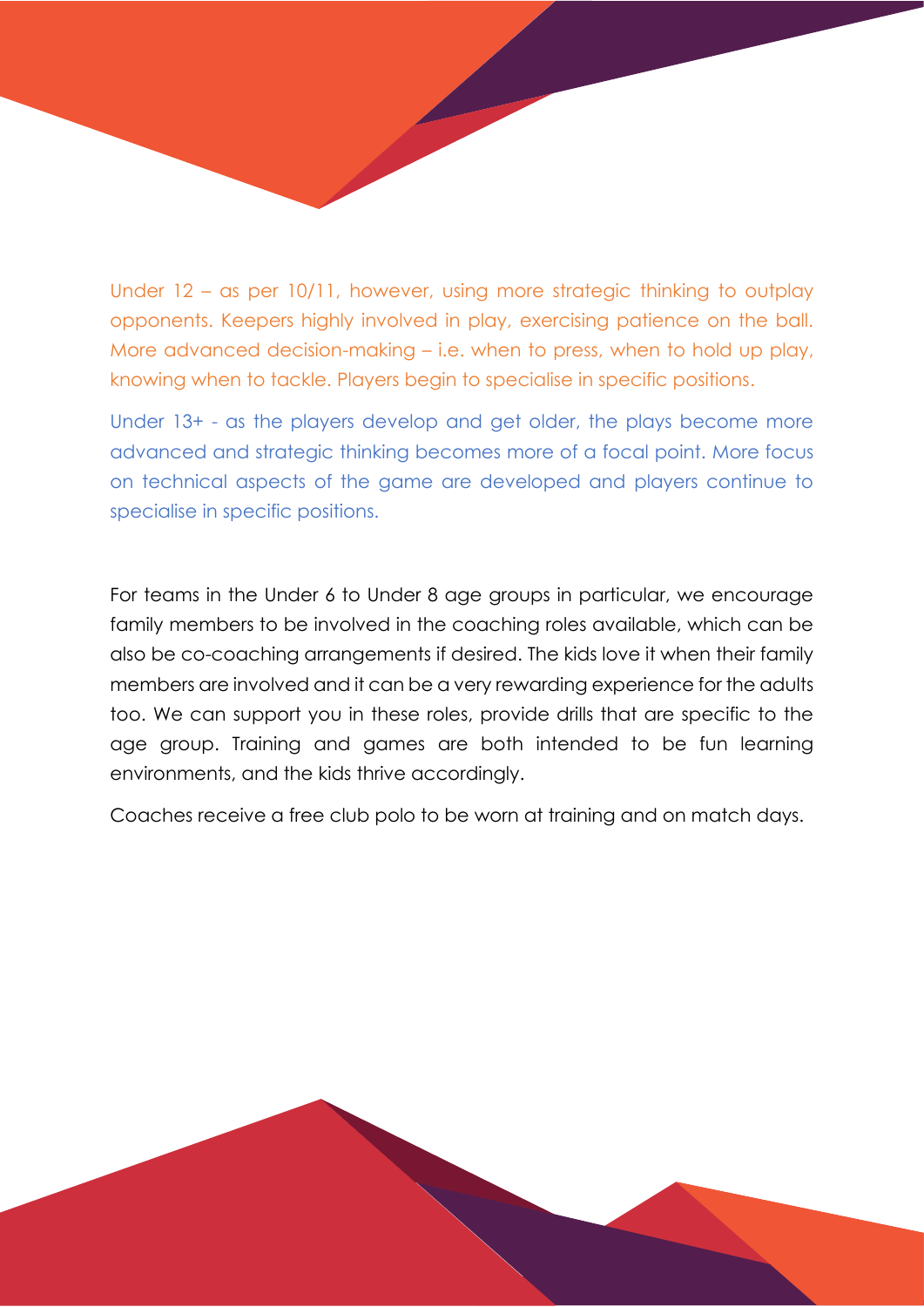## **Managers**

The team will require the role of Team Manager to be assigned from within the group. This is a fairly straight forward role (especially for Under 6 – Under 11 ages), is more admin focussed, as well as a support role to help the team function. This role includes the following tasks:

## *Under 6 – Under 11*

- Sending out team information to the players each week, including fixture info
- Setting fruit and jersey washing rosters
- Handing out jerseys at game day time
- Liaison between the team and the club as applicable
- Submitting any clothing apparel orders/enquiries as applicable

# *Under 12 – Under 18*

Duties include all of the above (U6-U11) as well as the following:

- Setting the team up on the competition platform
- Entering results from weekly fixtures once complete
- Preparing match sheets prior to each fixture

Managers also receive a free club polo to wear during match days.

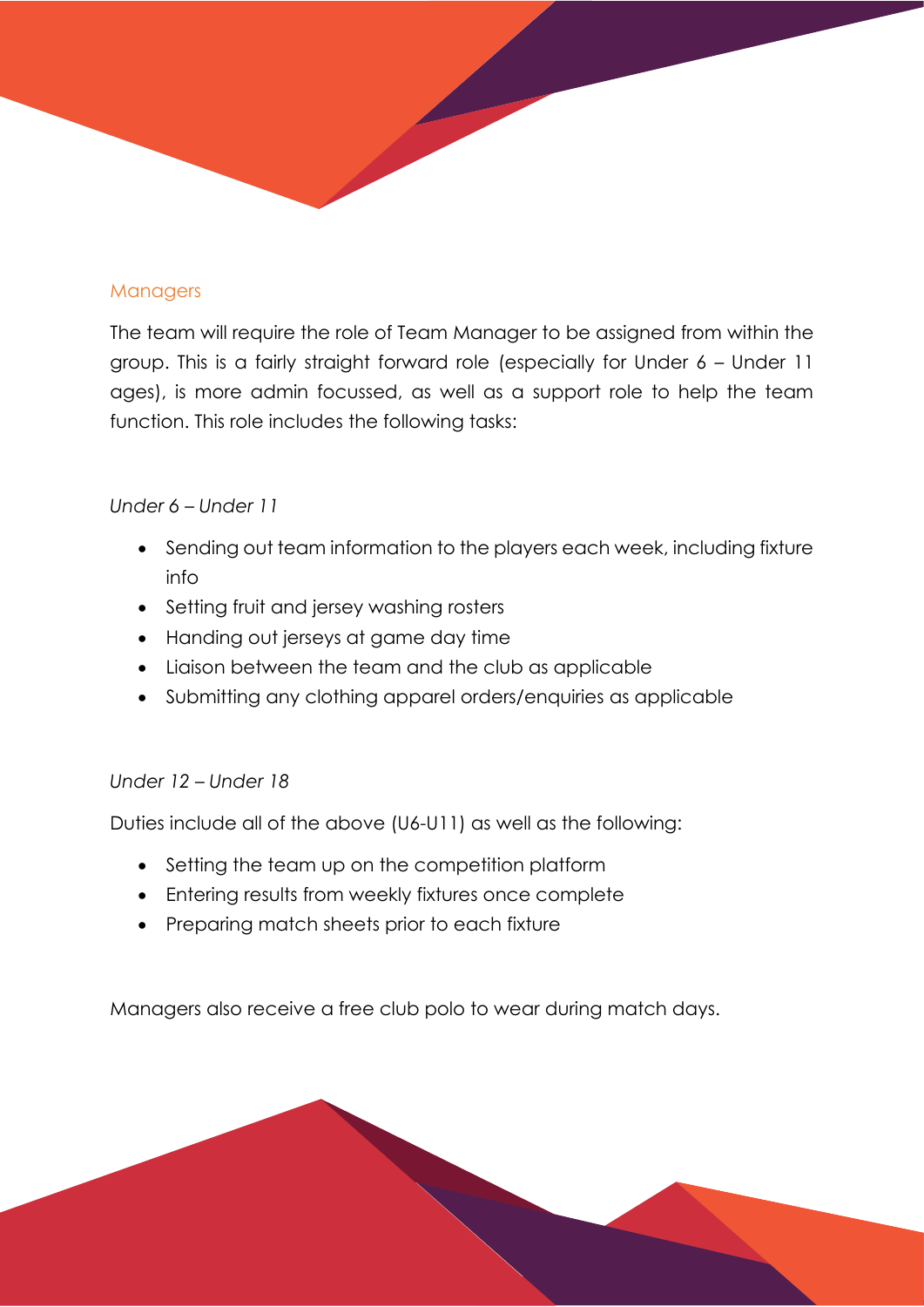

We hope that your player/s and family all enjoy the upcoming season with the North Lakes Mustangs FC, and we look forward to seeing the kids on action very soon.

Yours in Football

North Lakes Mustangs FC Committee

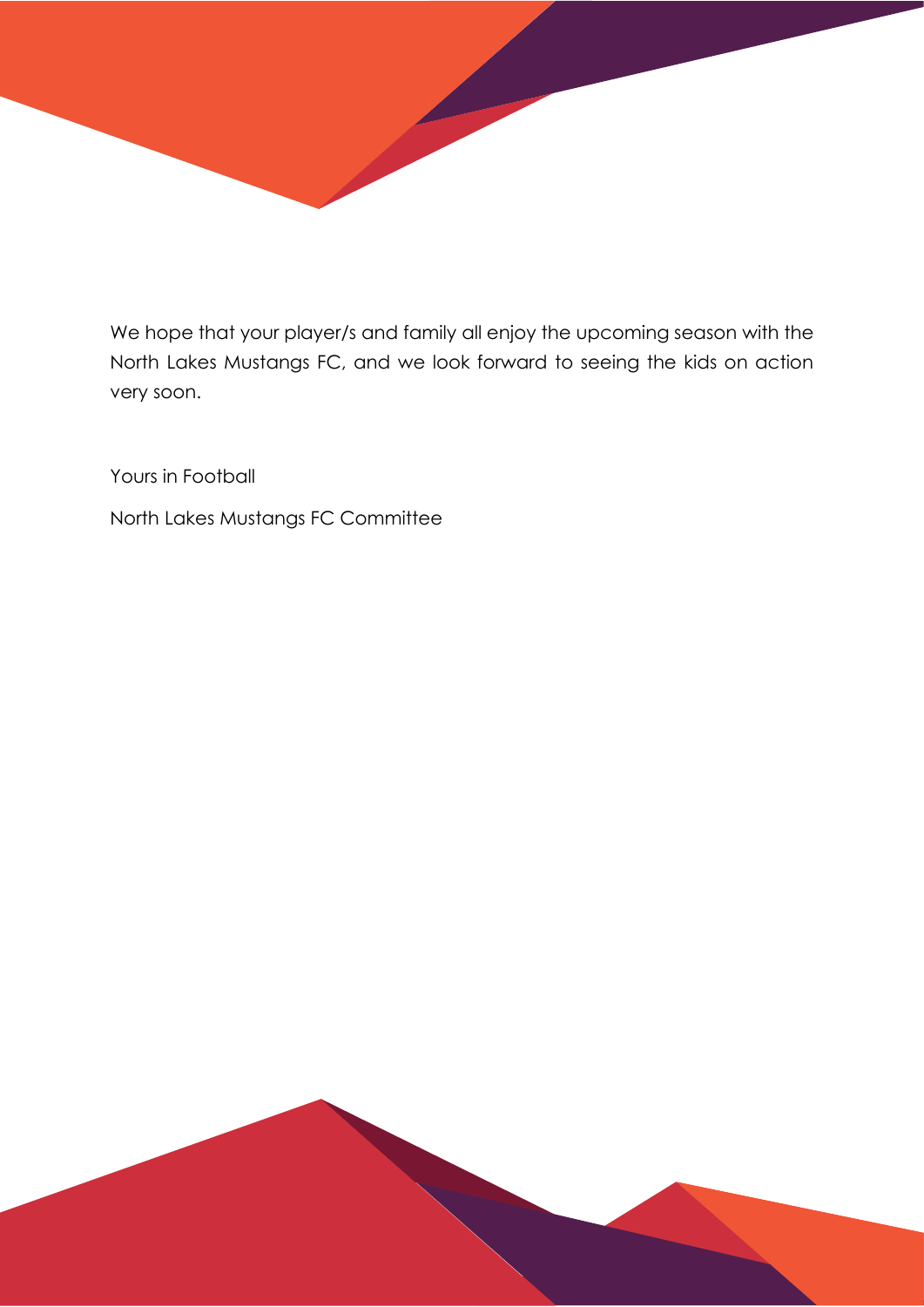# **Annexure A – Field Sizes**

Modified Field Sizes for Junior Football. Note Under 13 and up play on a fullsize pitch.

#### **Under 6 & 7**

Up to 8 pitches on a full-size football pitch



#### **Under 8 & 9**

Up to 4 pitches on a full-size football pitch

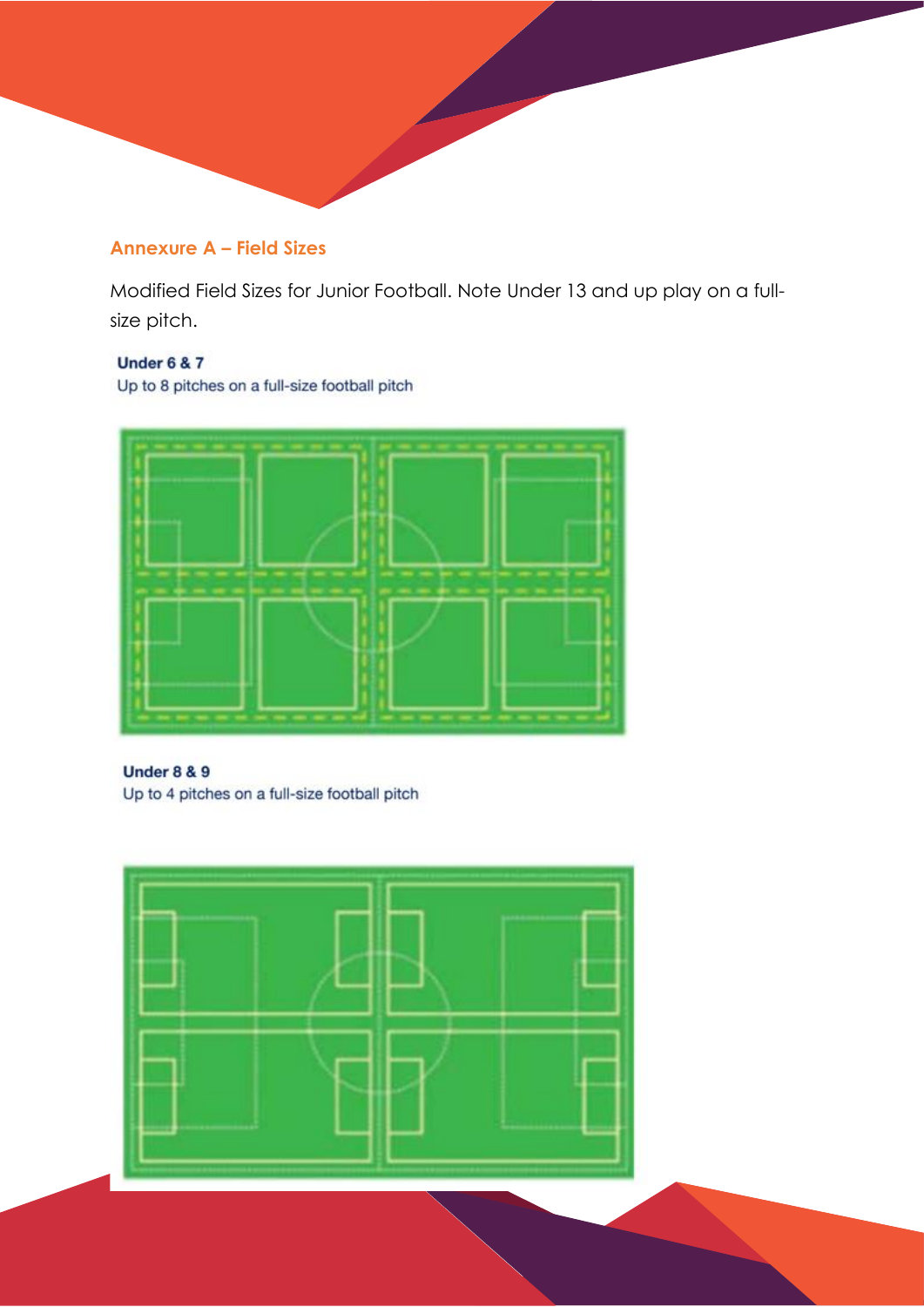#### **Under 10 & 11**

Maximum of 2 pitches on a full-size football pitch. Alternatively 1 pitch can be set-up penalty box to penalty box.



## **Under 12**







Diagram 2: One Under 12 playing field per full size playing field.